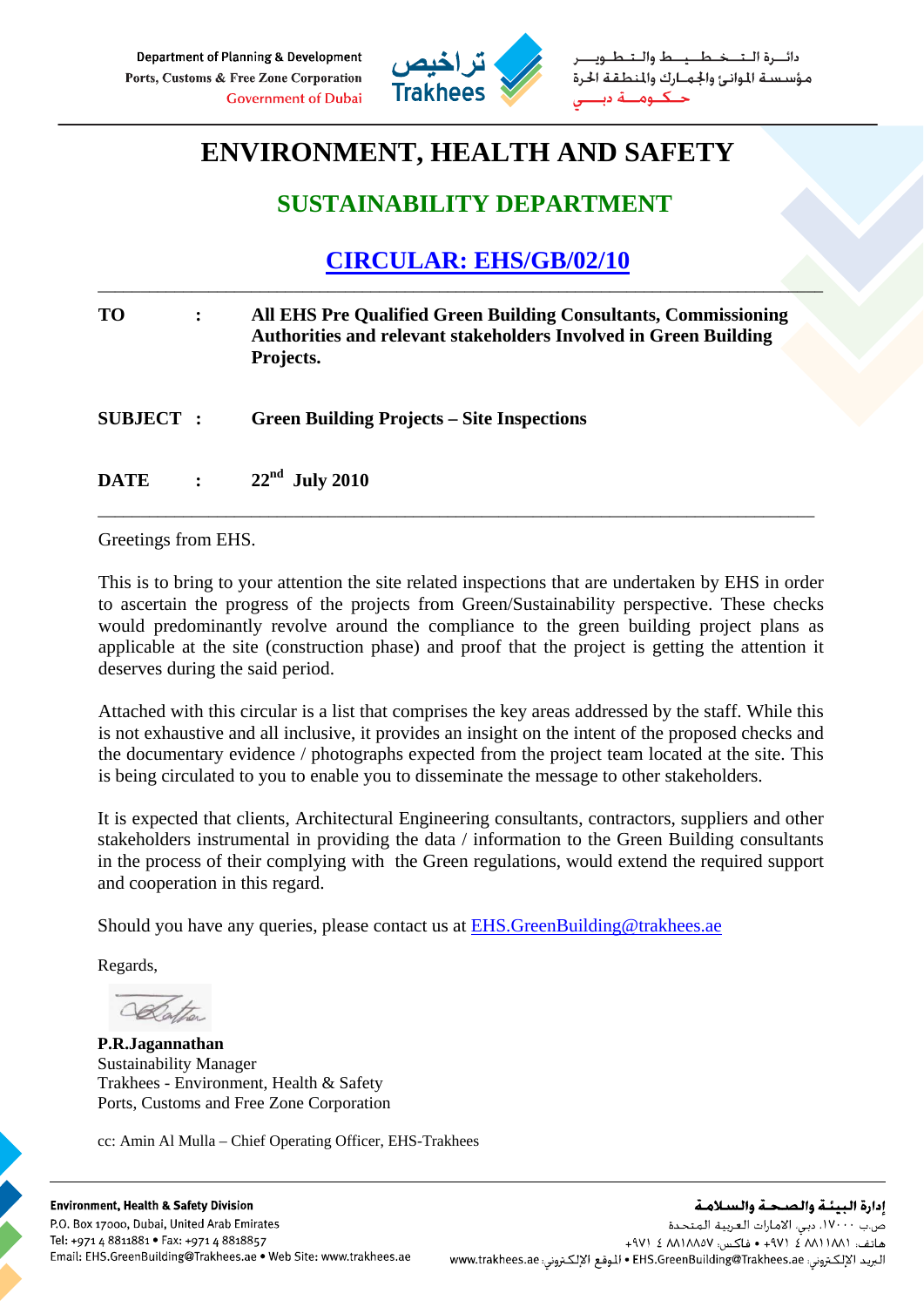**Department of Planning & Development** Ports, Customs & Free Zone Corporation **Government of Dubai** 



دائـــرة الــتـــخــطـــيـــط والــتــطــويــــر<br>مؤسـسـة الموانـئ والجـمــارك والمنطـقـة الحرة<br>حـــكـــومــــة دبــــــي

| S.No.          | <b>Description</b>                                                                                                                | <b>Purpose</b>                                                                                                                                                                       | <b>Evidence</b><br><b>Remarks</b>                                                                                                                                                                                                                                         |  |
|----------------|-----------------------------------------------------------------------------------------------------------------------------------|--------------------------------------------------------------------------------------------------------------------------------------------------------------------------------------|---------------------------------------------------------------------------------------------------------------------------------------------------------------------------------------------------------------------------------------------------------------------------|--|
| $\mathbf{1}$   | ESC measures have been<br>implemented during<br>construction as per ESC Plan.                                                     | To verify meeting the<br>requirements of SS<br>Prerequisite                                                                                                                          | These shall be shown to EHS<br>Photographs<br>ESC Plan & site<br>2.<br>Inspector as a proof of the<br>implementation of ESC measures on<br>checklists prepared<br>site during construction<br>by the responsible<br>agency.                                               |  |
| $\overline{2}$ | <b>Storm water Management</b><br>Strategies have been<br>implemented during<br>construction as per Storm<br>water Management Plan | To verify meeting the<br>requirements of SSc6: Storm<br>water Management                                                                                                             | These shall be shown to EHS<br>Photographs<br>Storm water<br>Inspector as a proof of the<br>2.<br>implementation of the respective<br>management Plan &<br>site checklists<br>measures on site during construction<br>prepared by the<br>responsible agency.              |  |
| $\overline{3}$ | <b>Construction Waste</b><br>Management (CWM)<br>Strategies have been<br>implemented during<br>construction as per CWM Plan       | To verify meeting the<br>requirements MRc2:<br><b>Construction Waste</b><br>Management                                                                                               | These shall be shown to EHS<br>Photographs<br><b>Construction</b> waste<br>Inspector as a proof of the<br>2.<br>implementation of the respective<br>Management Plan &<br>site checklists<br>measures on site during construction<br>prepared by the<br>responsible agency |  |
| 4              | Building materials used in the<br>building meet green building<br>requirements                                                    | To verify whether the building<br>materials used in the building<br>are compliant to green building<br>requirements and also to verify<br>meeting the requirements of<br>MR credits. | <b>Material Calculation</b><br>Material Calculation Sheet prepared<br>$1_{-}$<br>by the responsible agency shall be<br>Sheet<br>shown to EHS Inspector as a proof of<br>compliance                                                                                        |  |